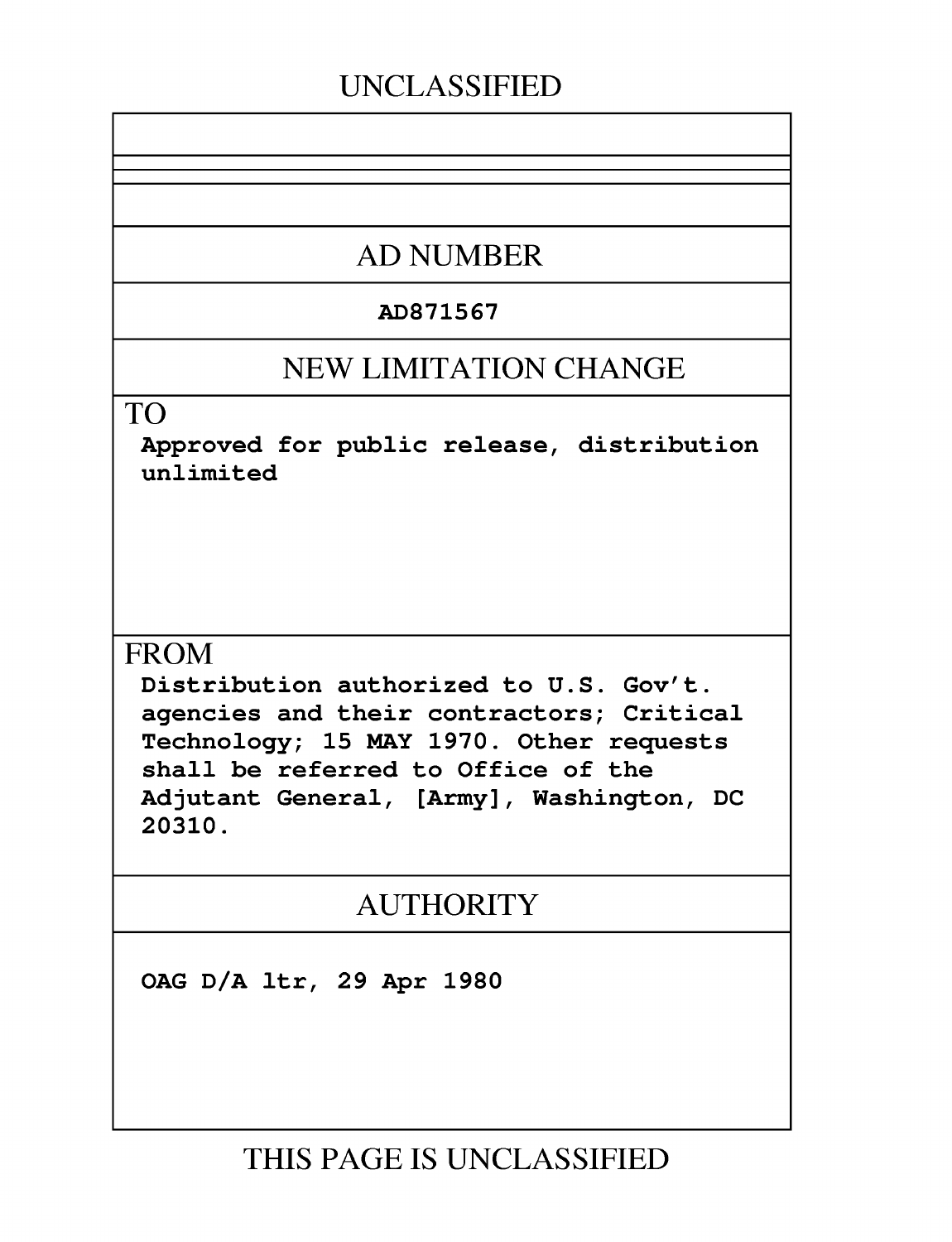|  | N | 亚 |  |
|--|---|---|--|
|  |   |   |  |
|  |   |   |  |
|  |   |   |  |

 $\overline{C}$ 

L.

.<br>N  $\overline{\alpha}$ 

 $\sum_{i=1}^{n}$ 

DEPARTMENT OF THE ARMY **OFFICE OP** THE **ADJUTANT GENERAL** WASHINGTON. **D.C. 20310**

IN REPLY REFER TO

AGDA (M) (25 Jun 70) FOR OT UT 702042 30 June 1970

SUBJECT: Operational Report - Lessons Learned, Headquarters, 91th Replacement Battalion, Period Ending 30 April 19-



1. Subject report is forwarded for review and evaluation in accordance with paragraph 4b, AR 525-15. Information of actions initiated as a result of subject report should be forwarded to ACSFOR OT UT within 90 days of receipt of covering letter.

2. Information contained in this report is provided to insure appropriate benefits in the future from lessons learned during current operations and may be adapted for use in developing training material.

BY ORDER OF THE SECRETARY OF THE ARMY:

uneth G. Nicklam

**I** Incl **KENNETH G. WICKHAM** as as **Major General**, USA The Adjutant General

DISTRIBUTION Commanding Generals US Continental Army Command US Army Combat Developments Comman Commandants<br>US Army Wan College US Army Command and General Staff College US Army Adjutant General School US Army Armor School US Army Engi eer School *.* t, . US Army Field Artillery School US Army Infantry Echool

US Army Military "ofice School

C pies furnished: $\bigvee$  and  $\bigvee$ Office, Chief of  $\mathcal{S}_{\mathbf{t}}$ aff, US Army Deputy Chiefs of Staf Chief of Research and Development.

**This** 

والعادوا وعمودهما ملا

بمح

**.**, THE CONSTRUCTION OF CONSTRUCTION OF CONSTRUCTION OF CONSTRUCTION OF CONSTRUCTION OF CONSTRUCTION OF CONSTRUCTION OF CONSTRUCTION OF CONSTRUCTION OF CONSTRUCTION OF CONSTRUCTION OF CONSTRUCTION OF CONSTRUCTION OF CONST **2, AND ATIM OF ABSISTANT CHIEF OF STAFF FOR FORCE BEVELOPMENT**  $\bullet$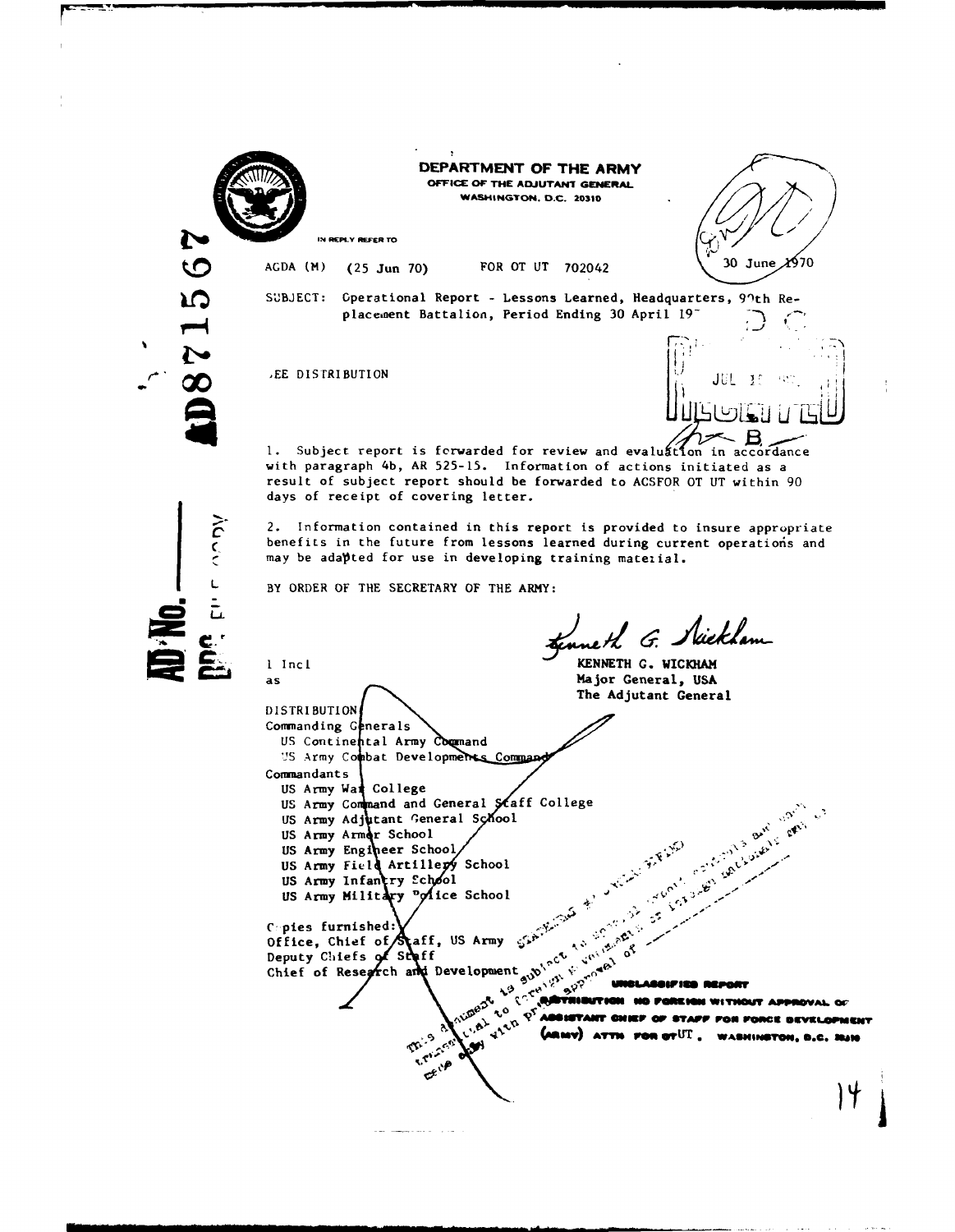#### L.PALIM1EAT OF THE ARNY HEADQUARTERS, 90TH REPLACEMENT BATTALION APO US FORCES 96491

#### AVIF-C 15 May 1970

SUBJECT: Operational Report - Lessons Learned, 90th Replacement Battalion, Period Ending 30 April 1970, **RCS** CSFOR-65 (R2

| <b>THRU:</b> | Commanding General         |  |  |  |  |
|--------------|----------------------------|--|--|--|--|
|              | United States Army Vietnam |  |  |  |  |
|              | ATTN: AVHGC-DST            |  |  |  |  |
|              | APO San Francisco 96375    |  |  |  |  |

TO: Assistant Chief of Staff for Force Development Department of the *Arm,* Washington, D. C. 20310

### 1. Section 1: Significant Organizational Activities

a. The primary mission of the 90th Replacement Battalion continues to be to receive, control, orient, billet, mess, and process for onward movement in-country replacements and CONUS returnee personnel. The battalion continued to operate a tri-service **R** and R processing center at Camp Alpha, Tan Son Nhut Air Base, Saigon.

b. During the reporting period, the 90th Replacement Battalion processed 37,135 replacements, 40,281 CONUS returnees, and 50,202 **R** and **H** personnel. There were approximately 8100 other personnel (hospital returnees, leave personnel, and in-country transients) processed.

c. S-I Activities:

**(1)** The following personnel changes occurred:

(a) CPT Daniel E. Bauer assumed duties as Battalion S-2/3.

(b) CPT John Hamman assumed command of the 18th Replacement Company.

(2) During the reporting period, 106 transient enlisted personnel donated blood at the **93d** and 24th Evacuation Hospitals.

(3) The Personnel Section underwent a complete reorganization as a result of the USARV CPMI inspection which found the overall personnel operation unsatisfactory. The reorganization and correction of deficiencies noted by the **CP1I** team were accomplished prior to the Annual General Inspection, which gave an overall rating of excellent for the Personnel Section. FOR OT **UT 1**

702042 Inc losure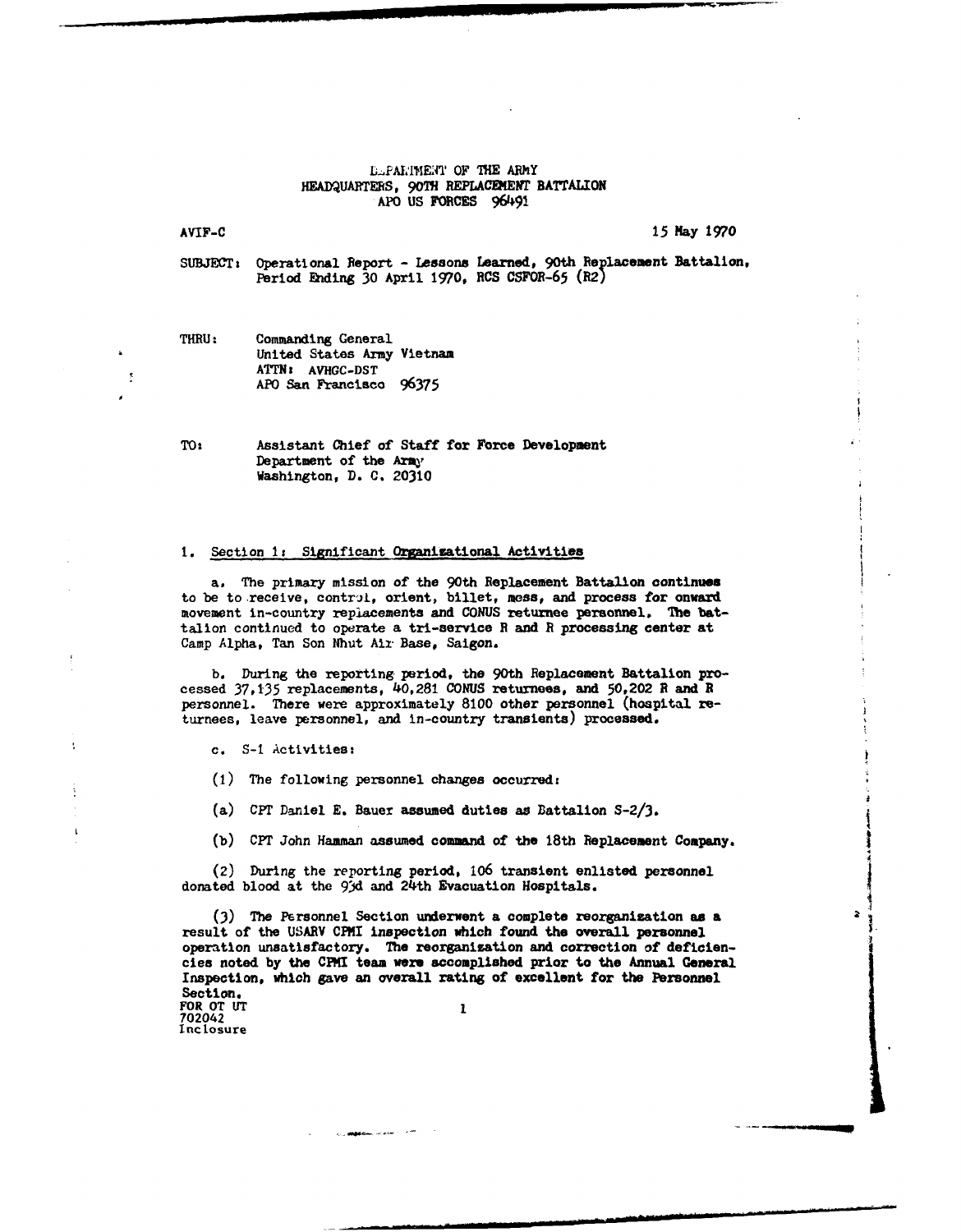AVIF-C 15 May 1970<br>SUBJECT: Operational Report - Lessons Learned, 90th Replacement Battalion Period Ending 30 April 1970. RCS CSFOR-65 (R2)

d. S-2/3 Operations:

(1) At the direction of the Deputy **AG** for Replacement Operations, USARV, a records survey of rotates personnel was conducted from 9 February through 23 February 1970. The survey revealed that of 5.015 personnel proconsed during this period, 52 were missing official records (NPRJ, FDRF, Health, Dental, and Clothing Records).

(2) On **10** February 1970, Mr. Don Baker of ABC News and Mr. Kaiser of the Washington Post filmed various aspects of the processing of DEROS personnel Including the comprehensive customs briefing and actual customs inspaction of baggage.

**(3)** A Department of the Army Sample Survey of Military Personnel was adainistered to 4500 rotatees during the period 9 February through 23 February 1970. The survey investigated the individual soldier's knowledge of the Rules of Land Warfare and the Geneva Convention. Results of tho survey were forwarded to OPO, DA.

(4) A restricted access walkway was constructed between the shakedown building and the Air Force baggage storage area. The purpose of the walkway is to insure that all accompanied baggage is "sterile" and secure upon completion of customs inspection. Lighting for this area will be installed upon receipt of fixtures.

(5) On 27 February 1970. a 122mm rocket impacted in the battalion compound. There were no casualties or property damage.

(6) On 15 March 1970, inprocessing procedures for senior enlisted DEROS personnel were centralized. Initial inprocessing of all enlisted rotatees is now accomplished at a single location (Quonset 2).

(7) Medical Corps officers of the 44th Medical Brigade conducted a tuberculosis survey among DEROS personnel from 3 April through 29 April 1970. The survey involved the interpretation ef reactions to TINE tests administered previously by selected units. Results of the survey will be compiled in June 1970.

(8) The 1970 edition of TOUR 365 booklets was completed during this quarter and delivery to the battalion began in April.1970. :As of the end of April, 100,000 copies had been received. One copy of this booklet is given to each officer and enlisted rotates.

 $(9)$  In order to upgrade the battalion area and to eliminate safety hazards, the removal of dead trees was begun in April 1970.

(10) **Thq** battalion underwent **a** practice YELLOW alert on 18 March **1970.**

**(11)** The Unit Reaction Force participated in monthly patrols, eapons training, **aid** equipment/ammunitioi inspections throughouet the period. The URF **was** also called upon to conduct sweeps of the area to the northwest of the battalion compound.

 $-2-$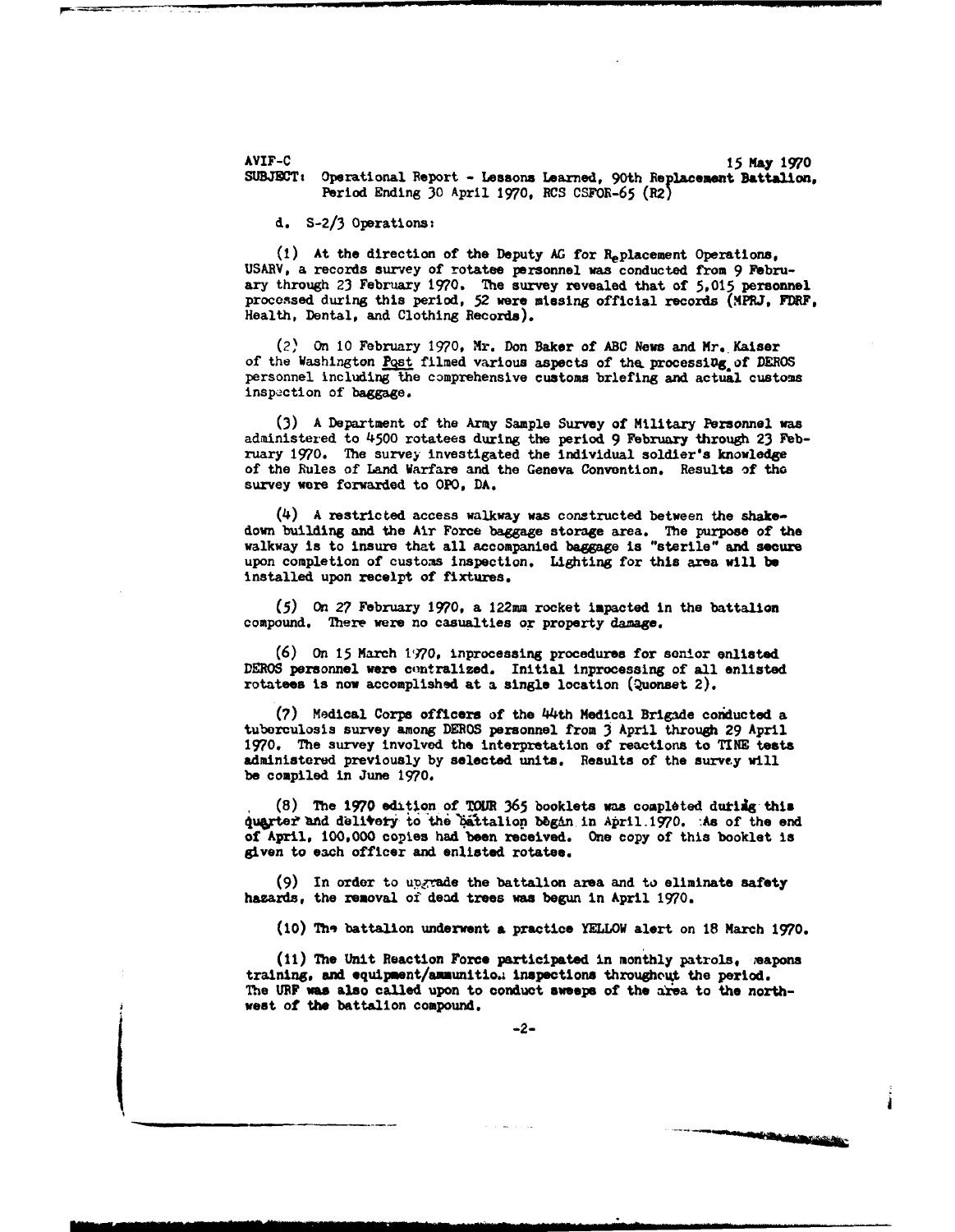*AVIF-C* 15 May **1970** SUBJECT: Operational Report - Lessons Learned, 90th Replacement Battalion, Period Ending 30 April 1970. *RCS* CSFOR-65 (R2)

 $(12)$  An article concerning the customs check at Camp Alpha appeared In the 23 February 1970 edition of the Pacific Stars and Stripes.

**(13)** Civilian clothes are now authorized for Hong Kong R and **E** per- sonnel. With this decision, civilian clothing now may be worn to all R and R sites. However, due to the requirement that officers be readily identifiable upon arrival in Hong Kong, officer personnel are required to wear a bright red tag on their person.

(14) The practice of sending **R** and R "no-show" reports to units whose personnel have missed scheduled R and B flights has been discontinued as an unnecessary workload since unit commanders took little or no action on the reports.

(15) On 15 March 1970, the 90th Replacement Battalion was declared a restricted access post. Upon implementation of this "closed post" policy, access to the compound was limited to cadre personnel, casual personnel, and individuals having official business within the battalion.

(16) From i March through **7** April, approximately 5,000 in-country transfers from the redeploying First Infantry Division were processed through the battalion. On 6 and **7** April. a 340-man color guard of the **Big** Red 1 was processed through the batt&lion.

(17) Additional perimeter lighting was installed along the battalion's segment of the Long Binh Post external perimeter. The perimeter lighting and generator Installed for TET during the previous reporting period has been retained as a permanent defensive measure.

(18) From 20 through 22 April, the battalion billeted and fed approximately 150 Jewish personnel from outlying areas who were in the Long Binh area to participate in Passover activities.

(19) Thý Annual General Inspection for S-2/3 activities resulted in an overall rating of excellent.

e. S-4 Activities.

(i) Numerous rebuilding and improvement projects were undertaken to improve facilities within the battalion including replacement of staircases on some buildings, painting of the Chapel, NCO Club. and guard shacks.

(2) Continuing effort was devoted to the rebuilding, refurbishing, and improvement of perireter, personnel, and ammunition bunkers.

(3) All battalion drainage ditches and the swampy areas of the compound were cleared and upgraded In anticipation of the onset of the Southwest Monsoon in **May.**

 $-3-$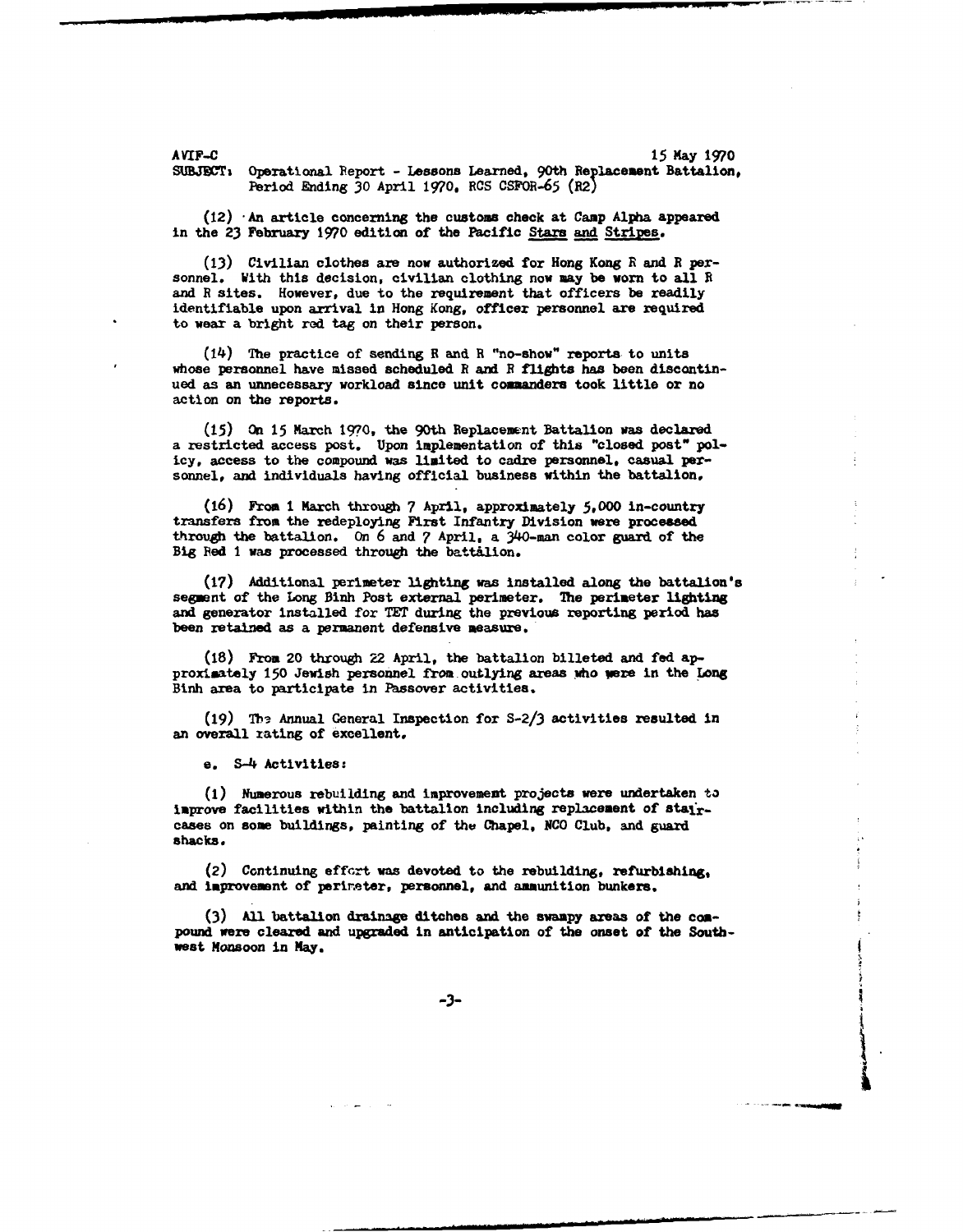AVIF-C 15 *May 1970* SUBJECT: Operational Report - Lessons Learned, 90th Replacement Battalion. Period Ending 30 April 1970, RCs CSFOR-65 (R2)

(4) The battalion swimming pool was extensively refurbished. New showers were installed and new sidewalks, fences, partitions, and signs were constructed. An effective system of chlorination was developed. Sanitation and safety measures of the pool have been approved by the 'SARV Surgeon General's office.

(5) One new perimeter tower bunker was constructed to improve observation over the eastern portion of the perimeter.

(6) The construction of new facilities at Camp Alpha continued throughout the reporting period. Construction of the new mess hall began on 19 February 1970 and is nearing completion. The new Processing Terminal was completed on 30 April and became operational on 2 nay. The terminal was named E. B. Robinson *Hall* in memory of Mr. *E. B. <sup>1</sup>* Jbinson who was killed during the construction of the facility. The Central Purchasing Agent, Saigon, has not yet received equipment **\_.-** the new terminal; therefore, old equipment will be utilized to the surraum extent possible.

(7) The construction priority at Camp Alpha is raised from 59 to 7.5, resulting in more workers being added to the project In April.

(8) On 4 February. Camp Alpha was tied into Tan Son Nhut base power.

(9) The upgrading of battalion mesa facilities, latrines, billets, revetments, and grounds continued on a self-help basis.

**(10)** The battalion **AGI** conducted in April resulted in an overall rating of excellent for S-4 activities.

### Section 2: Commander's Observations and Recommendations:

a. Personnel:

**(1)** Observation: With limited cadre personnel available to the battalion, it is difficult to enforce the policy of requiring replacement personnel to police and clean transient billets, and to maintain order and security in the billets.

(2) Evaluationt In an attempt to resolve the problem, approval was requested and received from the Deputy AG for Replacement Operations, USAR¥, to hold a total of five E-6 replacement personnel in the battalion to serve **as** barracks sergeants. Each group of Barracks sergeants is held for seven days and rotated. Each individual is made responsible for the police **ad** control of replacement personnel in two transient billets.

**(3)** Recommendations The system of utilizing casual Barracks Sergeants has proven highly effective and has resulted in cleaner billets and Increased control over transient personnel. It is **highly** recomended that this procedure be continued.

المصادرة فأناهض والراعين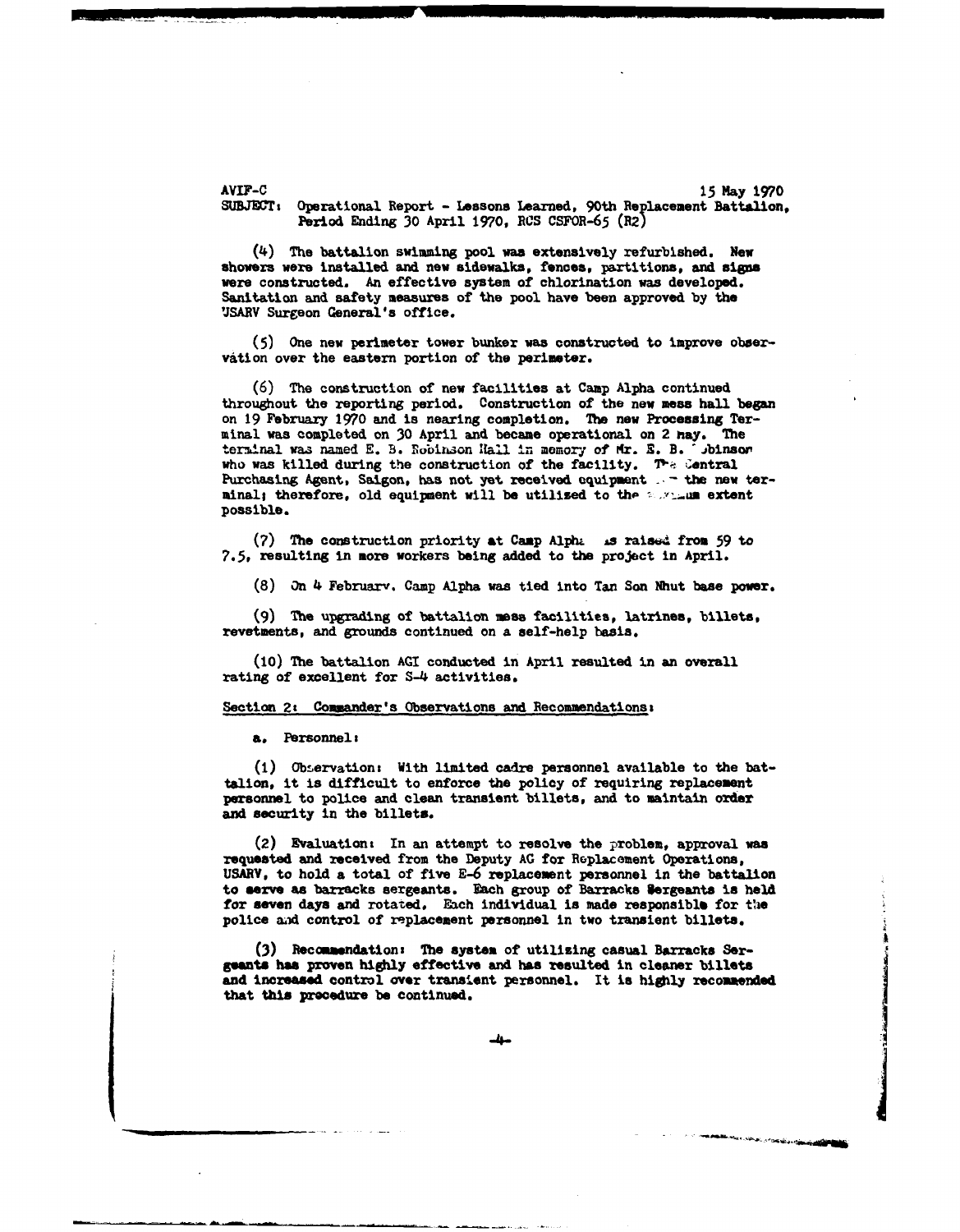AVIF-C 15 May **1970** SUBJECT: Operational Report - Lessons Learned, 90th Replacement Battalion, Period Ending 30 April 1970, RCS CSFOR-65 (R2)

S. Operations:

(1) Observation: Personnel continue to arrive at the 90th Replacement Battalion without Commanders Certificates authorizing then to convert more than \$200 in MPC to US dollars; without appropriate amendments to orders uhen required, and without **MAC** Travel Authorizations **(MTAs).**

(2) Evaluations Failure of units to provide DEROS personnel with all the forms necessary to their processing resulta in personal hardship to the individual, added workload to the battalion, and inconvenience to the losing organization when personnel must be returned for further proceseing.

(3) Recommernation: Units should be reminded periodically by USARV that preparation of *MTAB*, amendments to orders and Commanders Certificates is a unit responsibility. It is further recommended that specific units be required to reply by indorsement concerning their out-processing procedures when it can be documented that such units axe continually in contravention of **USARV** directives.

(4) Observation: Numerous incidents involving violations of the **UCM1** have occurred among transient DEROS personnel during the quarter.

**(5)** Evaluation: Change 2 to **USARV** Regulation 330-12 directs that offenders will be returned to their parent units for disciplinary action. when deemed appropriate by the replacement battalion. Men returned under this provision often have little or no.disciplinary actions taken against them by units concerned. In some cases, the units have refused to pick up these offenders.

 $(6)$  Recommendation: It is essential that unit commanders comply with the provisions of **USABV** directives and insure that appropriate action is taken against all offenders returned to their units. It is recommended that units refusing to pick up offenders when asked by the 90th Replacement Battalion be directed to do so by USARV.

**(7)** Observations During the period **I** March through **7** April 1970, the battalion processed approximately 5,000 in-country transfers from the redeploying First Infantry Division. Numerous disciplinary and transportation difficulties were encountered.

(8) Evaluations

(a) Personnel of the First Infantry Division were assigned directly to their new units. Their orders directed them to report to the 90th **Flo**placement Battalion for onward movement to their new units, rather than assigning them to the battalion for further assignment or providing for unit to unit movement. This resulted in the 90th having difficulty controlling these individuals and enforcing discipline.

**-5-i** 1 \*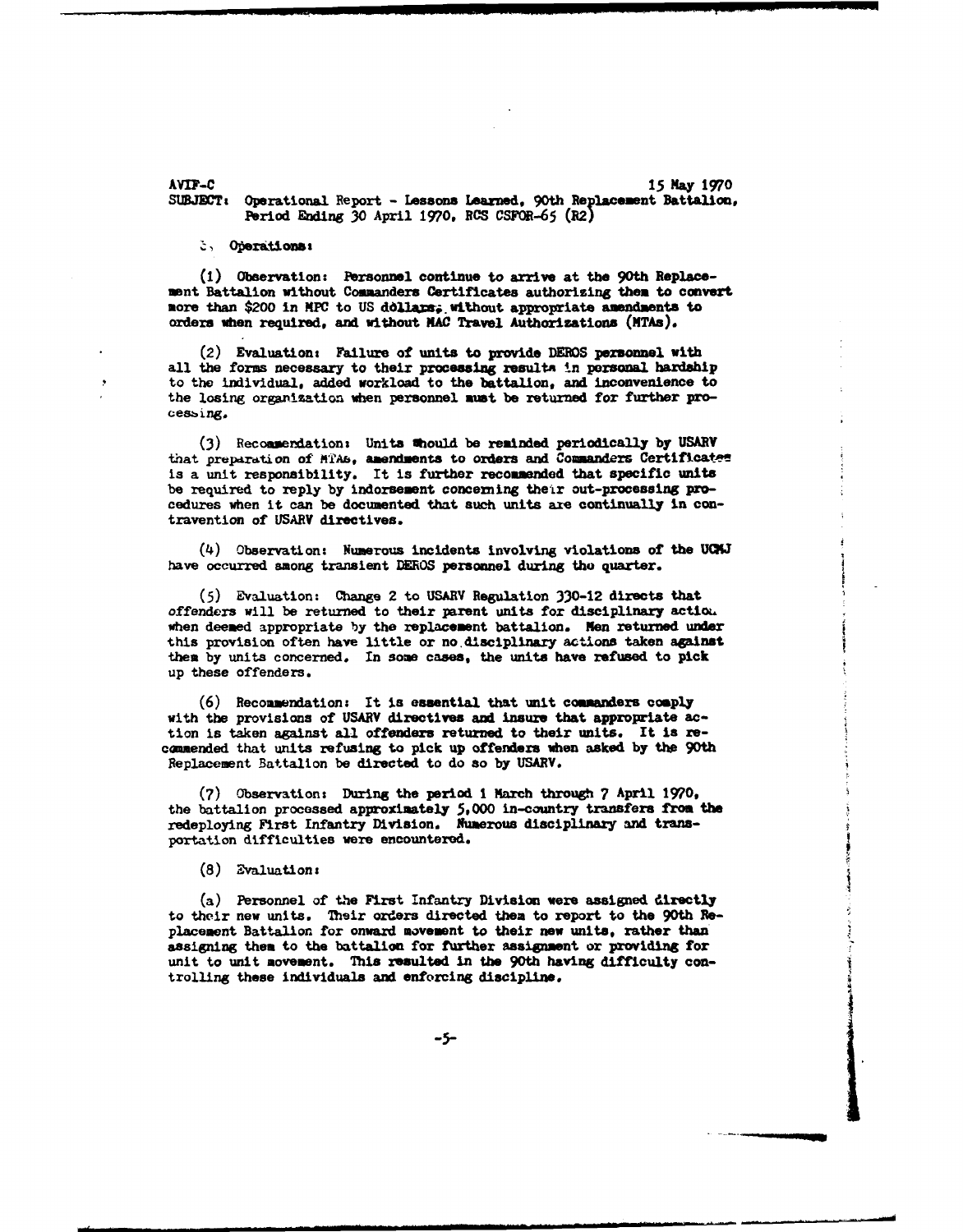AYIF-C 15 **May** 1970 Operation. Report - Lessons Learned, 90th Replacement Battalion, Period Ending 30 April 1970, **RCS** CSFOR-65 (12)

(b) The large in-house population of these reassignees who were largely disgruntled and resistant to moving on to their new units resulted in five weeks of almost nightly incidents Involving robbery, racial disturbance, muggings, and acts of violence.

(c) Since reassigned personnel were afforded no opportunity to ship hold baggage to their new units, they arrived at the 90th Replacement Battalion with all their possessions including stereo equipment, refrigeratois, and various other bulky, heavy items. This resulted in a great problem with air transportation, since the cargo capacity of a C-130 aircraft configured for troop movement is only 3500 pounds. Consequently, each day numerous personnel were removed from flights because of excess baggage. This resulted in the loss of sorely needed seats on aircraft. This problem was compounded by the fact that reassigned personnel were authorized only 66 pounds of baggage by their orders, although it should have been obvious that some provision had to be made for the movement of personal property.

(d) There were insufficient in-country flights available to move the number of personnel (reassignees and new replacements) being processed by the battalion during this period. No advance provisions had been made for additional flights to handle this overload of personnel, and every attempt to schedule additional aircraft during this period met with frustration and failure.

(9) Recommendations: Future redeployments of large units should be far better planned and coordinated. The following specific recommendations are made with this goal in mind:

(a) To the maximum extent possible, personnel should be moved from the redeploying unit directly to the new units of assignment. Experience has demonstrated that the majority of the personnel being reassigned are bound for only four to six primary destinations. If this situation exists during future unit redeployments, advance arrangements should be made to schedule Special Airlift Missions from the air strip servicing the old unit directly to the new destinations. If the number of personnel assigned to a certain destination is too small to warrant a SAM aircraft and movement by surface transportation is impossible, then these personnel could be sent to the replacement battalion for shipment.

(b) Those personnel sent to the replacement battalion should be assigned to the USARV Transient Detachment for further assignment to their new unit. This provision will insure proper personnel accounting and will have the added benefit of giving replacement battalions control over these personnel in situations involving disciplinary problems.

(c) Provisions for the movement of hold baggage or excess baggage to new units must be considered and pro-planned.

-6-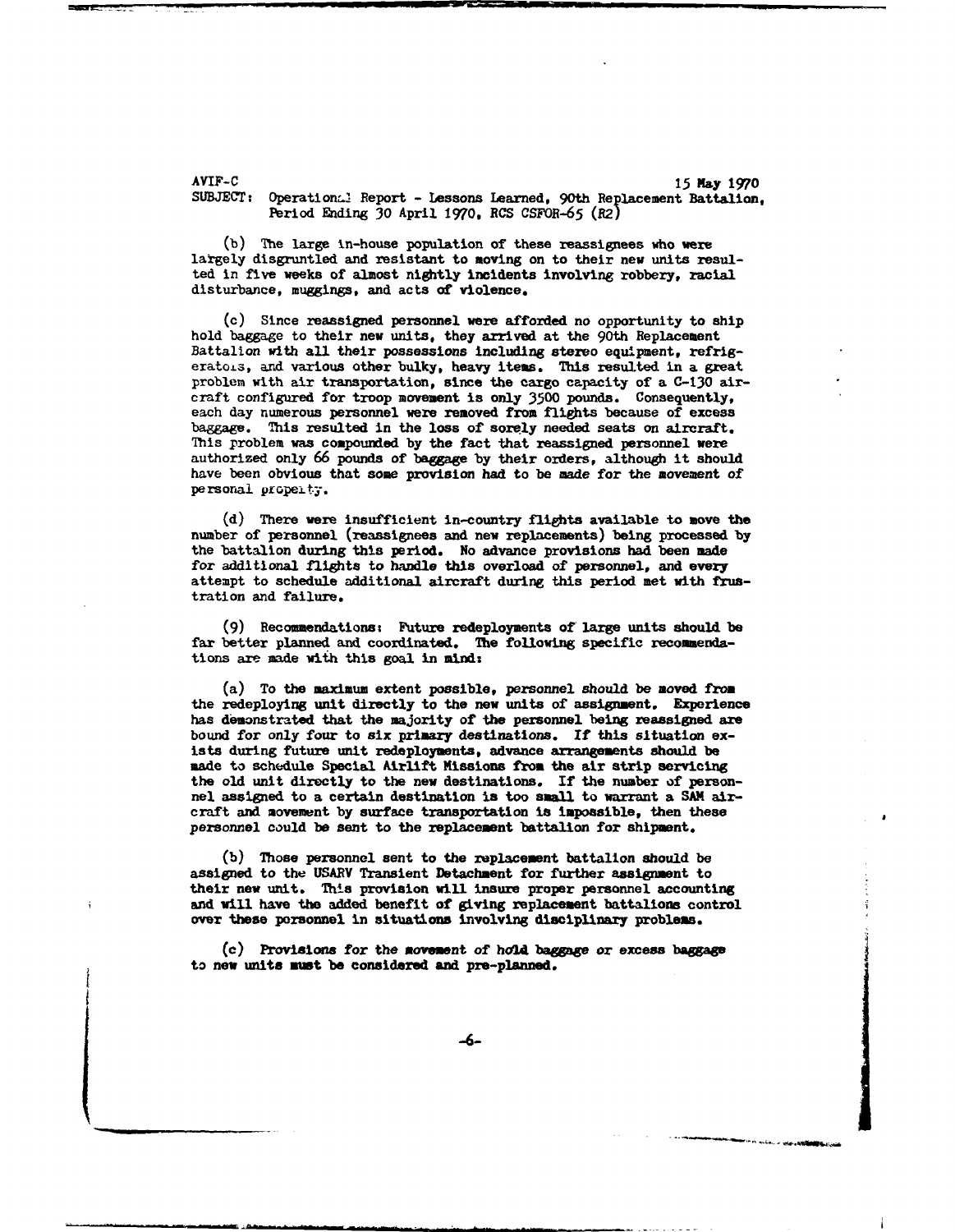AVIF-C 15 **Kay 19?0 SUBJECT:** Operational Report - Lessons Learned, 90th Replacement Battalion. Period Ending 30 April 1970, RCS CSFOR-65 (R2)

(d) Whatever course of action is decided upon for the movement of personnel, it is essential that Special Airlift Missions **be** scheduled well in advance specifically for the purpose of moving in-country transfers.

**(10)** Observations There has been a recent trend among many returning R and **F** passengers to attempt to smuggle US currency into Vietnam.

**(11)** Evaluation: As the snuggling trend became evident, procedures for a thorough search of all returning R and R personnel were developed. **Mach** person **Is** now completely checked out and those apprehended are placed in custody of the Tan Son Nhut Air Police. Search procedures for departing **E** and **R** personnel have also been revised and improved. *The* flow of drugs, marijuana, and other contraband out of Camp Alpha has been sharply reduced.

(12) Recommendation: The search procedures in use at Camp Alpha as well as those on the battalion compound at Long Binh must be continually reviewed and updated as personnel become wise to various method:

(13) Observation: Processing of personnel being separated UP AR

(14) Evaluations: Units send 212 discharge personnel to the 90th Replacement Battalion under escort. However, the personnel arrive at all hours of the day and night. Due to the requirement that the battalion screen all records for 212 discharge personnel, this situation results in considerable inconvenience for the S-i section, In addition, once the records have been screened and the Individual's paperwork submitted for outprocessing, the escort generally departs. The battalion has neither the cadre nor the facilities to control 212 discharge personnel who often create disciplinary problems or go AWOL. This situation is compounded by the fact that often, due to flight scheduling, these personnel must stay within the battalion from 24 to 72 hours before they can be returned to CONUS.

(15) Recommendation: It has been formally recommended to **USARY** that a firm policy be established for the processing of personnel being separated UP *AR* 635-212. If implemented, this policy will require that units contact the replacement battalions prior to shipping 212 discharge personnel. The replacement battalions would establish the reporting date and time for the individual based upon flight availability and processing time. The new policy would also require the unit escorts to remain with the 212 personnel until released by the replacement battalion.

c. Training: None

d. Intelligence: None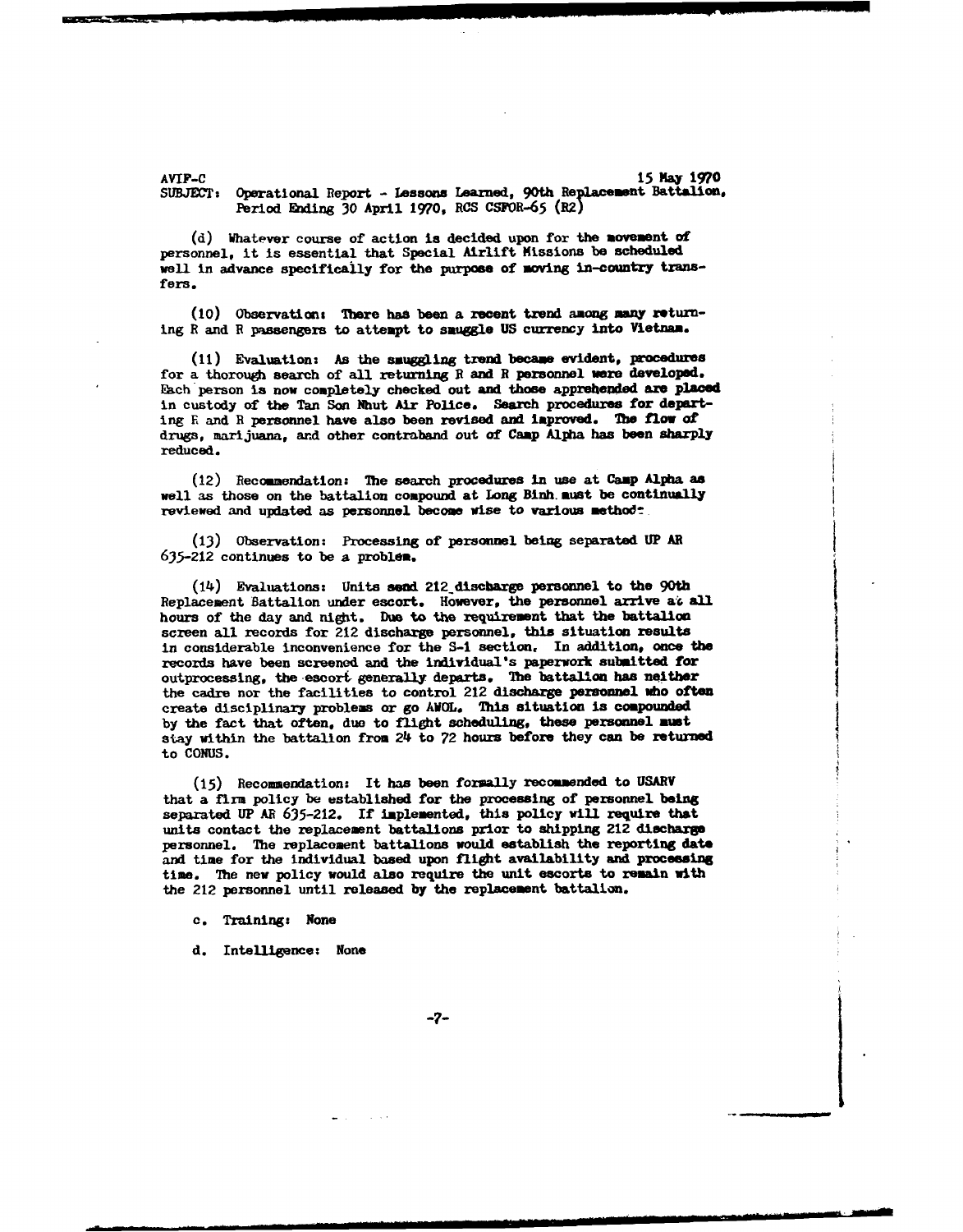AVIF-C 15 May 1970 **SUBJECT:** Operational Report - Lessons **Lbated,** 90th ?placemsnt Battalion, Period Ending  $30$  April 1970, RCS CSFOR-65 (R2)

#### a. Logistics:

(1) Observation: Power outages at Camp Alpha are a continuing problem creating numerous difficulties in the processing of **R** and R personnel.

 $(2)$  Evaluation: Camp Alpha was tied into the power supply of Tan Son Nhut Air Base on 4 February 1970. Between 6 and 11 April there were separate power outages which resulted in great inconvenience to **I** and R personnel as well as processing personnel. In the event of power problems, Tan Son Nhut cuts the power to Camp Alpha to prevent or correct overloads. Camp Alpha has no backup generators, and attempts to secure generators have failed so far. This situation will continue to be a hindrance to the accomplishment of the R and **R** mission until it can be resolved.

(3) Recommendation: Continued efforts must be made to secure an altornate source of power for Camp Alpha.

f. Organization: None

**g.** Other: None

فسندين أجربا فأفاقه

بجهور بهريجه وكله

**I Inel--** CHARLES **0. WALTS 90th Repl Bn units**<br>Incl wd HQ, DA

DISTRIBUTION:

1 - ACsof S for Force Development, Department of the Army, Washington, DC **20310** (thru channels)

Acting Commander

- 2 Commander-in-Chief, USARPAC, ATTN: GPOP-DT, APO 96558
- 3 Commanding General, US Army Vietnam, ATTN: AVHGC-DST, APO 96375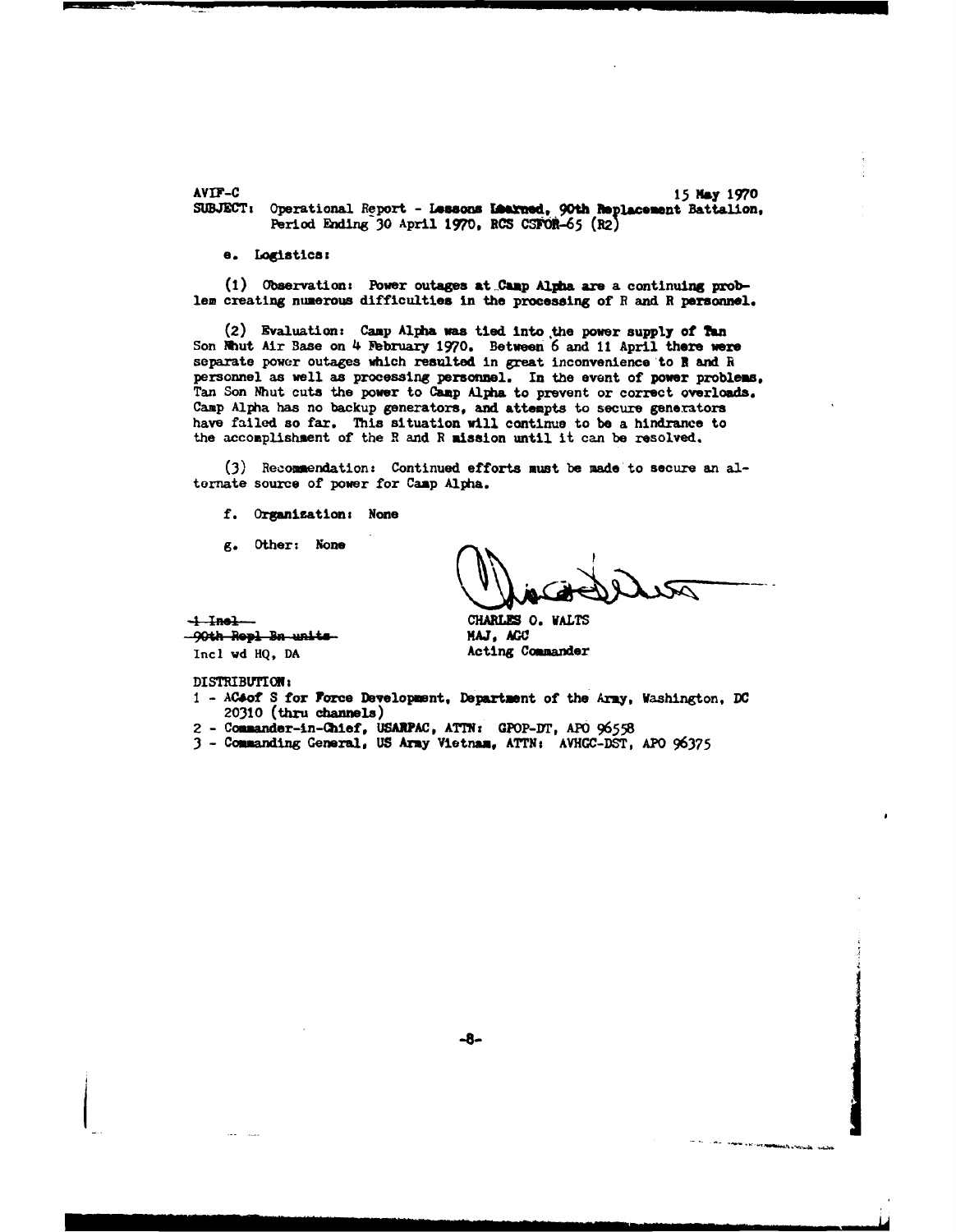AVHGC-DST ( 15 May 70) ist Ind SUBJECT: Operational Report - Lessons Learned, 90th Replacement Battalion Period Ending 30 April 1970, RCS CSFOR-65 (R2)

Headquarters, United States Army Vietnam, APO Sau Francisco 96375 ... Which is

Tot Commander in Chief, United States Army, Pacific, ATlNh G2CP-DT, APO 96558

Assistant Chief of Staff for Force Development, Department of the Army, Vashington, D.C. 20310

**1.** This headquarters has reviewed the Operational Report-Lessons Learned for the quarterly period ending 30 April 1970 from Headquarters, 90th Replacement Battalion.

2. Comments follows

**a.** Reference item concerning "Cowmanders Certificates", pap **5,** paragraph b(1)s concur. A command message from Headquarters, USARV will be disseminated throughout the command reminding *commandes* of their responsibilities with regard to this necessary pro-processing, prior to movement of personnel to replacement battalions.

b. Reference item concerning "Violations of the **UCJP, page 5,** paragraph  $b(4)$ : concur. Units refusing to pick up offenders when asked by the 90th Replacement Battalion will be directed to do so by USABW. However, any directive to the unit concerned that the individual **being** returned should or must be the subject of disciplinary action would constitute unlawful command influence. Unit has been so advised.

*c.* \*Reference item concerning 'Troop Movement, **page 5,** paragraph b(8)s concur. Deployment of large units should be accomplished separately and away **from** the mormal operation of the replacement battalion. Personnel managemeant teas can be furnished to the units to be redeployed to control **and** direct movement of troops within country and to separate DEROS personnel for onward movement to CCKS through the 90th and 22d Replacement Battalions.

**d.** Reference item concerning **'Baggage** of **Personnel** being **Reasmigned** within RVM", page 6, paragraph b(9): concur. MACV Directive 59-3 authorises the granting of 134 pounds excess accompanied baggage for intra-RYN movement via **CSAS.** Umacoompanied **bagpg** not **desired** by the **member** at his now MV duty station could have bees shipped to **CCUS** under the provisions of USARY Regulatton **55-2.** It **appears** that **a** misinterpretation was **made** of **TMART** (PLAN 183-70 which Iicito the accompanied **baggage** of personnel deploying **from** RVN to 66 **pounds.** Future units redeploying or inactivating will be **so** advised.

G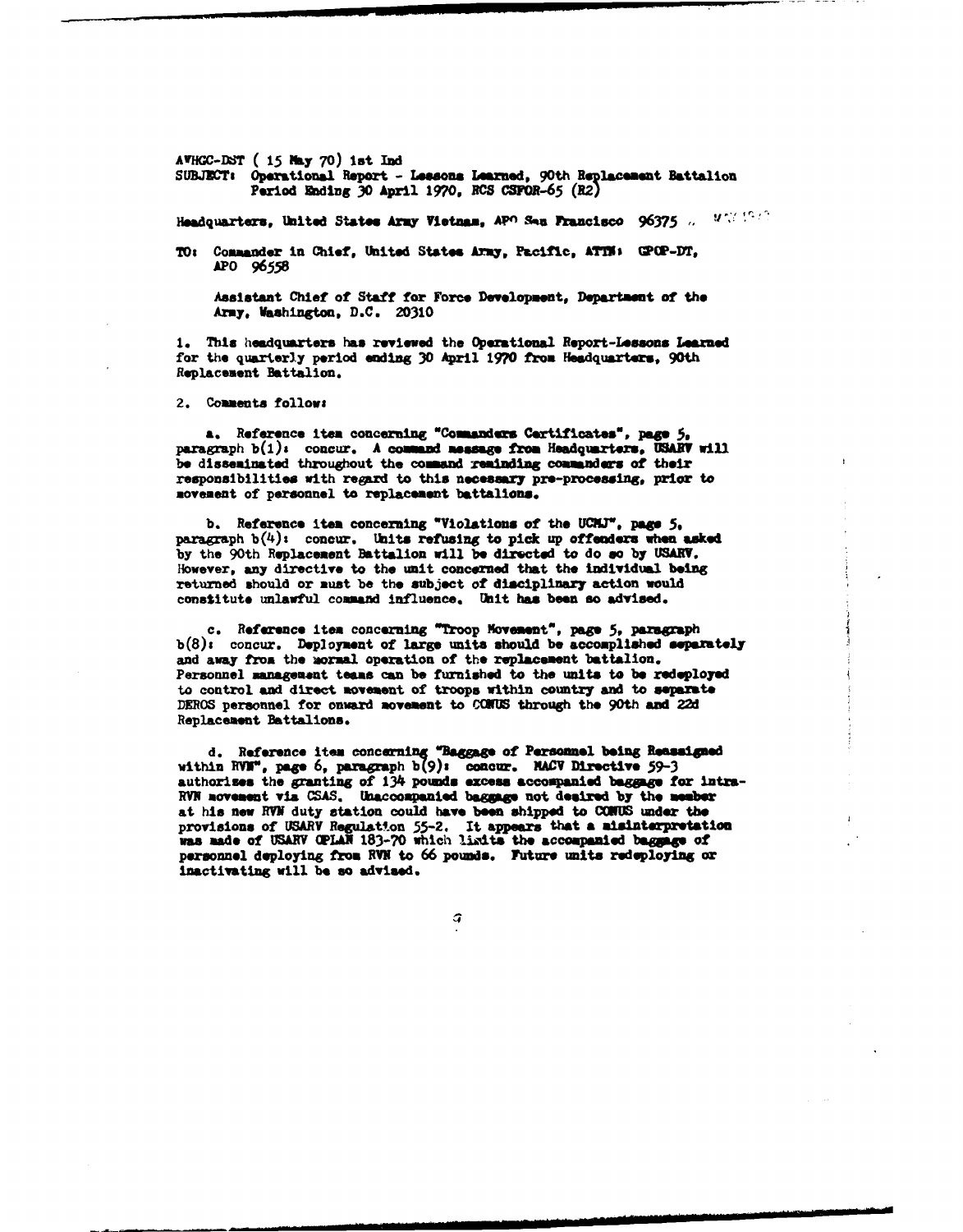AVHGC-DST (15 May 70) ist Ind AVHGC-DST (15 May 70) ist Ind<br>SUBJECT: Operational Report - Lessons Learned, 90th Replacement Battalion Period Ending  $30$  April 1970, RCS CSFOR-65 (R2)

6. Refewence item concerning "Processing of Personnel being separate. **UP AR 635-212", page 7, paragraph**  $b(13)$ **, concur. Policy and** Instructions have been disseminated to all subordinate commands Incorporating those recommendations noted in paragraph  $b(13)$ .

f. Reference item concerning "Power Outages at Camp Alpha", page 8, paragraph  $e(1)$ : nonconcur. Power outages at Camp Alpha are not a continuing problem. Three outages occurred at Camp Alpha during the period 6 through 11 April 1970. One of these outages was caused by a power plant malfunction **which** left **a** considerable portion of Tan Son Nhut Air Base without power. The other two outages were the result of load shedding required by an overload condition. Although inconvenient as these outages are they were not of such length to cause **grave** problems. Operational changes have been made at the Air Force Power Plant and no load **shedding** has occurred since **11** April 1970. Two separate power projects are now underway at Tan Son Ihut which will add over 2000 **KV** of capacity to the" u Son Ihut area. Also nonconcur In providing an alternate sourc, **of** power to Camp Alpha. Standby power **ts** authorized only for the following facilities:

(i) Tactical operation Centers **of** separate brigade and higher hedquarters.

(2) Communication Facilities providing trusking and switching to separato **brledoe and** higher headquarters.

 $(3)$  Hospital facilities.

Unit has been so advised.

**FOR THE CONFIANDER:** 

it R

Assistant Adjustin General

i Li

Service-Bache

 $\rightarrow$ 

Cy **fram** 90:h **Rsepl n**

10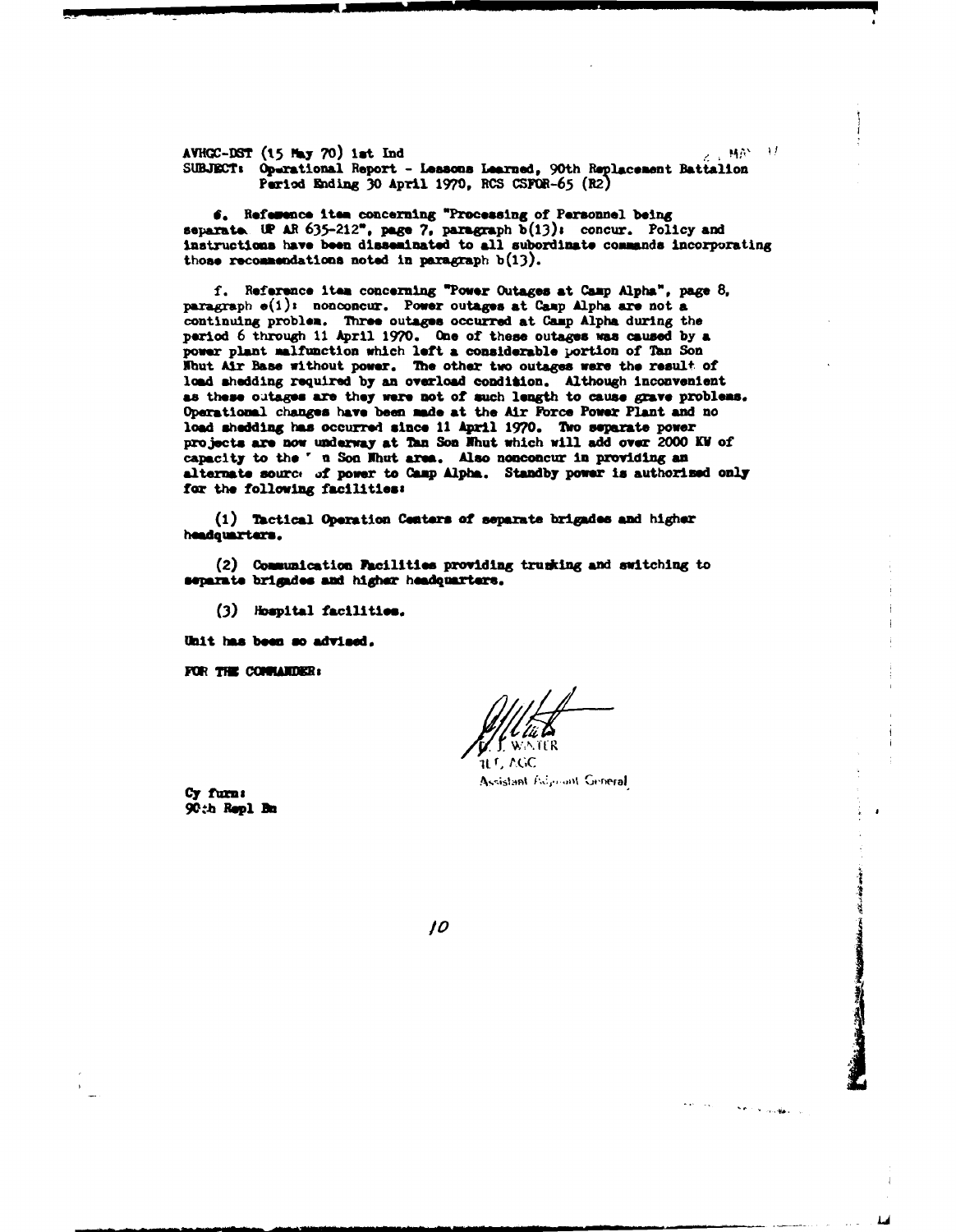GPOP-IY! (15 May 70) 2d **Ind**

SUBJECT: Operational Report of HQ 90th Replacement Battalion for Feriod Ending 30 April 1970, RCS CSFOR-65 (R2)

al **la communa**ción de la f

**HQ,** US Army, Pacific, APO San Francisco 96558 16 **JUN 10**

TO: Assistant Chief of Staff for Force Development, Department of the Army, Washington, D. C. 20310

**1.** This headquarters concurs in subject report as indorsed.

2. Inclosure **1** to basic letter is missing and will be forwarded as soon as received.

FOR **THE** COMHANDER IN **CHIEF:**

L.M. OZAKI<br>**GPT**, AGC Asst **AG**

11